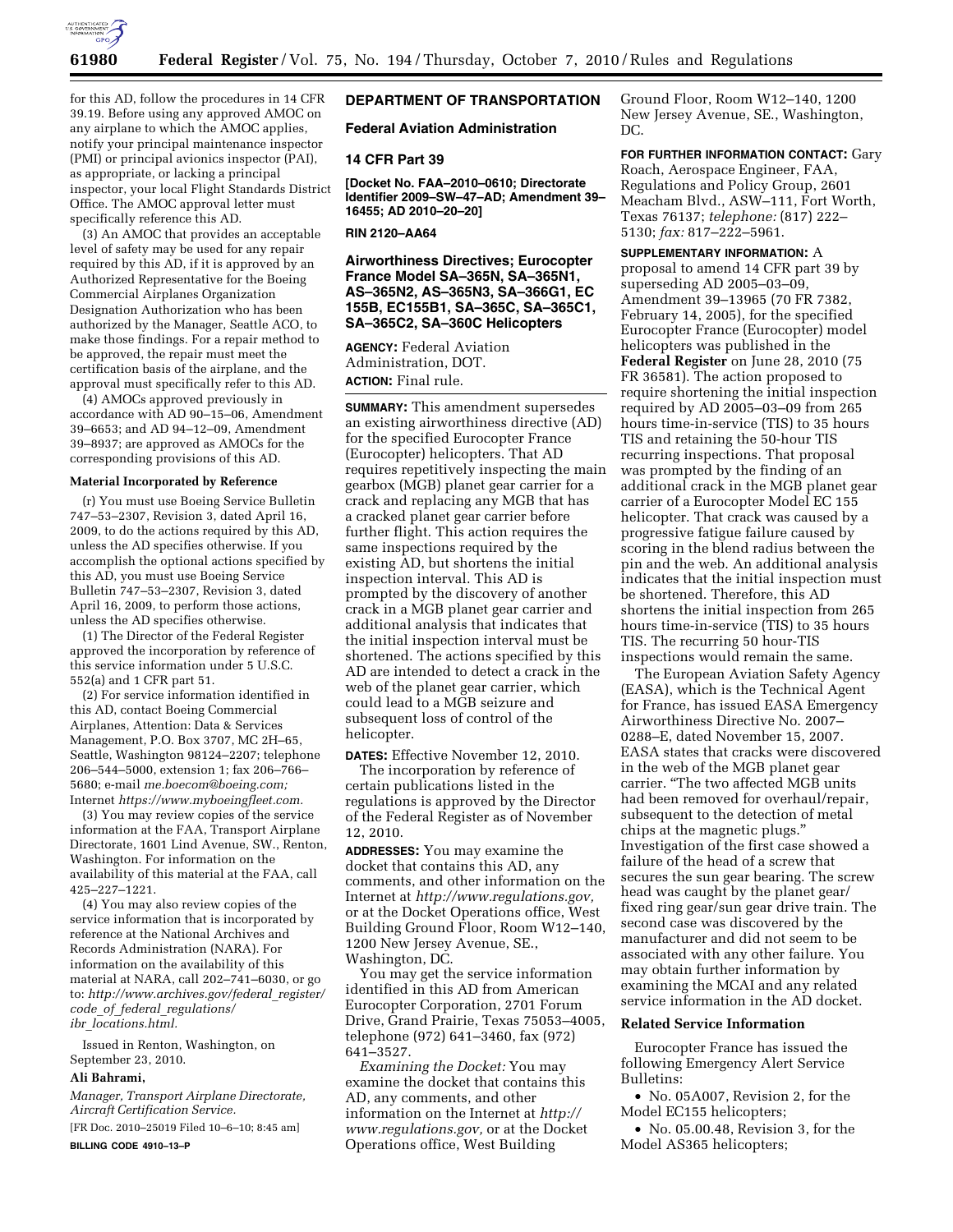• No. 05.26, Revision 2, for the Model SA360 and SA365 helicopters; and

• No. 05.33, Revision 2, for the SA366 helicopters.

Each Emergency Alert Service Bulletin (EASB) at the stated revision level is dated November 16, 2009 and describes the discovery of a progressive fatigue failure of the planet gear carrier. The EASBs specify inspecting the MGB planet gear carrier for a crack and removing the MGB and contacting the manufacturer before the next flight if a crack is found.

## **FAA's Evaluation and Unsafe Condition Determination**

These products have been approved by the aviation authority of France and are approved for operation in the United States. Pursuant to our bilateral agreement with France, EASA, their technical representative, has notified us of the unsafe condition described in the MCAI AD. We are proposing this AD because we evaluated all information provided by EASA and determined the unsafe condition exists and is likely to exist or develop on other products of these same type designs. This AD requires inspecting the MGB planet gear carrier for a crack and replacing the MGB before further flight if a crack is found. The actions must be accomplished by following the specified portions of the EASBs described previously.

## **Differences Between This Proposed AD and the MCAI AD**

The MCAI AD references the service information rather than stating compliance times as we have done in this AD. Unlike the MCAI AD, we have structured our compliance times based on a 250-hour TIS threshold. Also, this AD does not require you to report cracks in the planet gear carrier to the manufacturer.

### **Comments**

Interested persons have been afforded an opportunity to participate in the making of this amendment. No comments were received on the proposal or the FAA's determination of

the cost to the public. The FAA has determined that air safety and the public interest require the adoption of the rule as proposed.

## **Costs of Compliance**

We estimate that this AD will affect 145 helicopters of U.S. registry. We also estimate that it will take about 1 workhour per helicopter for each borescope inspection and 12 work-hours for each visual inspection. Replacing the MGB, if necessary, will take about 16 workhours. The average labor rate is \$85 per work-hour. Required parts will cost about \$66,780 per MGB. Based on these figures, we estimate the cost of this AD on U.S. operators is \$3,486,760, assuming that a borescope inspection is done on the entire fleet 12 times a year, that no visual inspections are done, and that 49 MGBs are replaced.

### **Regulatory Findings**

We have determined that this AD will not have federalism implications under Executive Order 13132. This AD will not have a substantial direct effect on the States, on the relationship between the national Government and the States, or on the distribution of power and responsibilities among the various levels of government.

*For the reasons discussed above, I certify that the regulation:* 

1. Is not a ''significant regulatory action'' under Executive Order 12866;

2. Is not a ''significant rule'' under the DOT Regulatory Policies and Procedures (44 FR 11034, February 26, 1979); and

3. Will not have a significant economic impact, positive or negative, on a substantial number of small entities under the criteria of the Regulatory Flexibility Act.

We prepared an economic evaluation of the estimated costs to comply with this AD. See the AD docket to examine the economic evaluation.

## **Authority for This Rulemaking**

Title 49 of the United States Code specifies the FAA's authority to issue rules on aviation safety. Subtitle I, section 106, describes the authority of the FAA Administrator. Subtitle VII, Aviation Programs, describes in more

detail the scope of the Agency's authority.

We are issuing this rulemaking under the authority described in subtitle VII, part A, subpart III, section 44701, ''General requirements.'' Under that section, Congress charges the FAA with promoting safe flight of civil aircraft in air commerce by prescribing regulations for practices, methods, and procedures the Administrator finds necessary for safety in air commerce. This regulation is within the scope of that authority because it addresses an unsafe condition that is likely to exist or develop on products identified in this rulemaking action.

## **List of Subjects in 14 CFR Part 39**

Air transportation, Aircraft, Aviation safety, Incorporation by reference, Safety.

## **Adoption of the Amendment**

■ Accordingly, under the authority delegated to me by the Administrator, the FAA amends 14 CFR part 39 as follows:

## **PART 39—AIRWORTHINESS DIRECTIVES**

■ 1. The authority citation for part 39 continues to read as follows:

**Authority:** 49 U.S.C. 106(g), 40113, 44701.

#### **§ 39.13 [Amended]**

■ 2. Section 39.13 is amended by removing Amendment 39–13965 (70 FR 7382, February 14, 2005), and by adding a new airworthiness directive (AD), Amendment 39–16455, to read as follows:

#### **2010–20–20 Eurocopter France:**

Amendment 39–16455; Docket No. FAA–2010–0610; Directorate Identifier 2009–SW–47–AD. Supersedes AD 2005– 03–09; Amendment 39–13965; Docket No. FAA–2005–20294; Directorate Identifier 2004–SW–39–AD.

*Applicability:* Model EC 155B, EC155B1, SA–360C, SA–365C, SA–365C1, SA–365C2, SA–365N, SA–365N1, AS–365N2, AS 365 N3, and SA–366G1 helicopters, certificated in any category.

*Compliance:* Required as indicated.

| For a main gearbox (MGB) that has:                             | Inspect:                                                                                                                                                                                                                                                                                                                         |
|----------------------------------------------------------------|----------------------------------------------------------------------------------------------------------------------------------------------------------------------------------------------------------------------------------------------------------------------------------------------------------------------------------|
| haul.<br>(2) 250 or more hours TIS since new or last overhaul. | (1) Less than 250 hours time-in-service (TIS) since new or last over-   On or before the MGB reaches 35 hours TIS, unless accomplished<br>previously, and thereafter at intervals not to exceed 50 hours TIS.<br>Within 15 hours TIS, unless accomplished previously, and thereafter at<br>intervals not to exceed 50 hours TIS. |

To detect a crack in the web of the planet gear carrier, which could lead to a MGB seizure and subsequent loss of control of the helicopter, accomplish the following:

(a) Either borescope inspect the web of the MGB planet gear carrier for a crack in accordance with the Operational Procedure, paragraphs 2.B.2. through 2.B.2.a.1, of

Eurocopter Emergency Alert Service Bulletin (EASB) No. 05A007, Revision 2; No. 05.00.48, Revision 3; No. 05.26, Revision 2; or No. 05.33, Revision 2; as applicable to